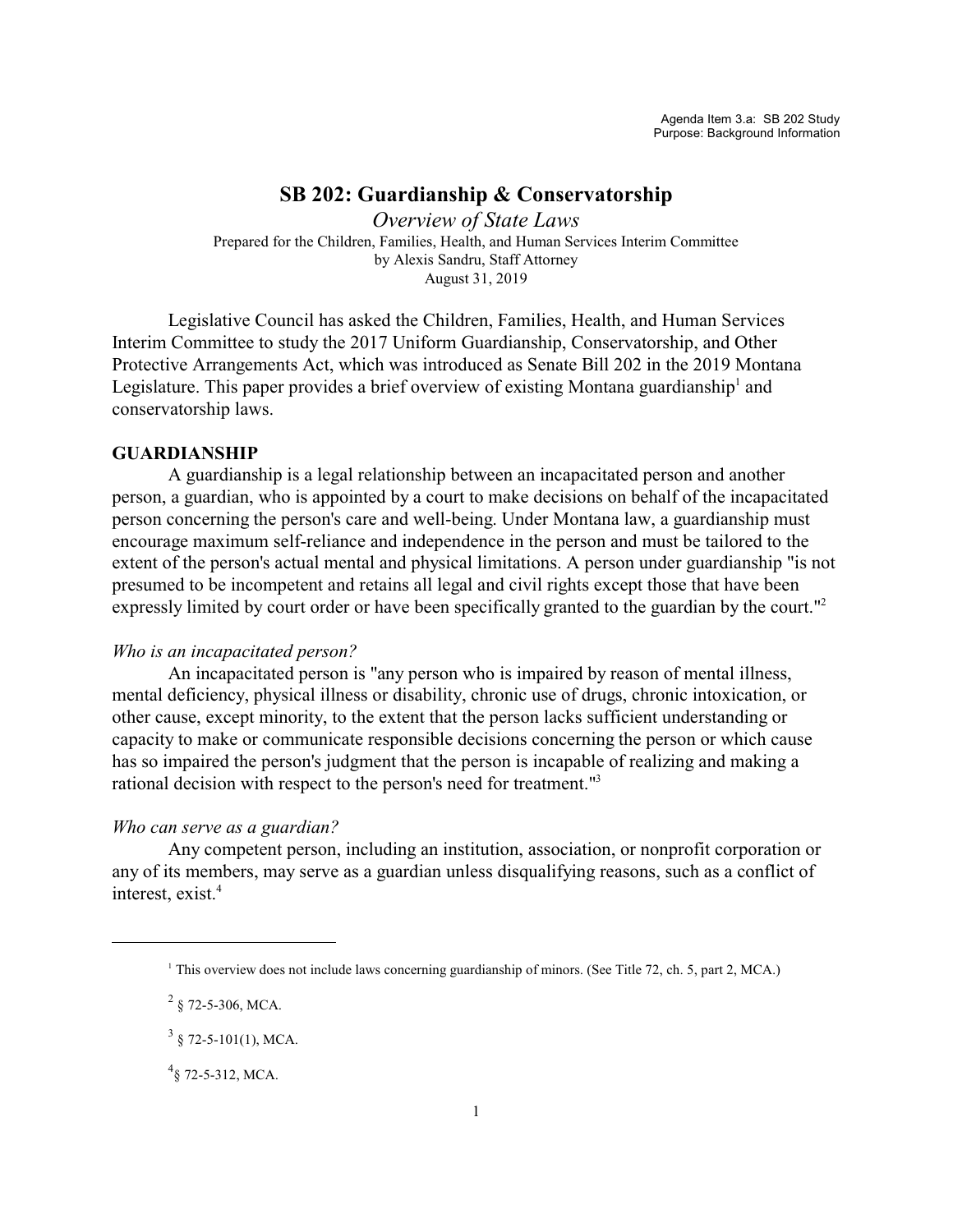### *How is a guardian appointed?*

The appointment process is initiated by petitioning a court to designate a person as incapacitated and to appoint a guardian for that person. The alleged incapacitated person or any person interested in the person's welfare, including a county attorney, may file the petition. Once a petition is filed, the court will set a hearing date regarding the issue of incapacity. Notice of the hearing must be served on the alleged incapacitated person, the person's spouse, parents, and adult children, any person who is serving as the alleged incapacitated person's caregiver, guardian, or conservator, and the alleged incapacitated person's closest adult relatives if no one else can be found.

The alleged incapacitated person may be represented by an attorney the person chooses, or the court may order the Office of the State Public Defender to assign counsel to represent the person, regardless of whether the person is indigent. The alleged incapacitated person is entitled to be present at the hearing and to a trial by jury. The alleged incapacitated person must be examined by a physician who is appointed by the court and who reports in writing to the court concerning the person's incapacity. A visitor<sup>5</sup> also must be appointed to interview the alleged incapacitated person, the person who filed the petition, and the person nominated as guardian and must report in writing to the court.<sup>6</sup>

If the court determines that the person is incapacitated and that judicial intervention is needed to ensure the person's physical health or safety, the court may appoint a full guardian or a limited guardian. Or, if the court believes that the person could handle the essential requirements for physical health and safety if another person managed the person's financial resources, the court may treat the petition as a petition for a conservator.<sup>7</sup>

If an emergency exists, the court may exercise the power of a guardian pending notice and hearing. A guardian also may be appointed on a temporary basis<sup>8</sup> (no longer than 6 months) if a guardian is not performing or if there is no guardian and the court determines that the welfare of an incapacitated person requires immediate action.<sup>9</sup> In addition, if a representative of the Department of Public Health and Human Services believes that an older person or a person with

 $9\,$  § 72-5-317, MCA.

<sup>&</sup>lt;sup>5</sup> "A visitor is, with respect to guardianship proceedings, a person who is trained in law, nursing, social work, medical care, mental health care, pastoral care, education, or rehabilitation and is an officer, employee, or special appointee of the court with no personal interest in the proceedings." § 72-5-313, MCA.

<sup>6</sup> § 72-5-314, MCA; § 72-5-315, MCA.

 $^{7}$  § 72-5-316, MCA.

 $8\,$  In addition to temporary appointments, Montana law provides for testamentary appointments. A parent of an unmarried incapacitated person or the spouse of an incapacitated person may appoint a guardian by will or other writing. The appointment becomes effective when, after providing notice, the guardian files acceptance of appointment in the court in which the will is probated or if the writing is nontestamentary, in the court where the incapacitated person resides or is present. If the incapacitated person objects in writing, the appointment is terminated. § 72-5-302, MCA; § 72-5-304, MCA.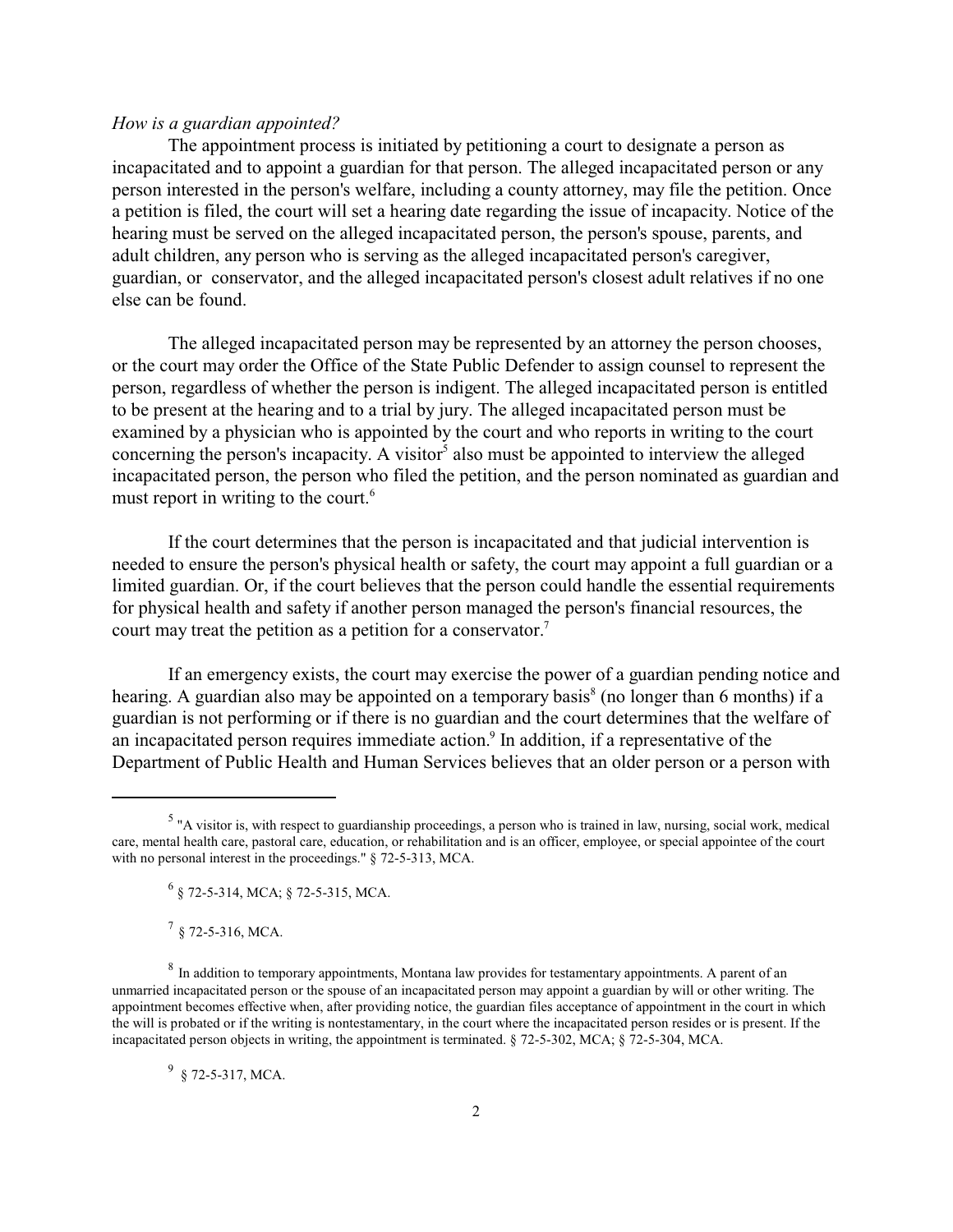a developmental disability is incapacitated, is being abused, sexually abused, neglected, or exploited, and is at substantial risk of death or serious physical injury, the department may petition a court to act as a temporary guardian or to appoint a temporary guardian.<sup>10</sup>

### *What are a guardian's powers and duties?*

Section 72-5-321, MCA, sets forth a guardian's powers and duties. A guardian's powers and duties depend on whether the guardian is a full guardian or a limited guardian. The powers and duties of a full guardian are the same as those that a parent has with an unemancipated minor child. Unless waived by the court, a full guardian is required to report annually to the court on the condition of the ward and the ward's estate. The powers and duties of a limited guardian are those that are specified by the court in the order appointing the limited guardianship.<sup>11</sup> A guardian is entitled to receive reasonable compensation for the guardian's services and for room and board provided to the ward.<sup>12</sup>

### *How does a guardianship terminate?*

A guardianship terminates when the person under guardianship or the guardian dies, the person under guardianship regains capacity, the guardian becomes incapacitated, or the guardian resigns or is removed.<sup>13</sup>

### **CONSERVATORSHIP**

A conservatorship is a legal relationship between a person who lacks the ability to effectively manage the person's own estate (referred to as the person to be protected or the protected person) and another person, a conservator, who is appointed by a court to manage the protected person's estate.

### *Who may be appointed as a conservator?*

An individual or a corporation may be appointed as a conservator in the order of priority established in statute, but a court may, for good cause, pass over a person having priority or appoint a person with less priority or no priority.<sup>14</sup>

#### *How is a conservator appointed?*

A conservator is appointed when a petition is filed with a court and the court subsequently determines, following a hearing at which the person was represented by an

 $^{11}$  § 72-5-321, MCA.

 $12 \S$  72-5-321(4), MCA.

<sup>13</sup> § 72-5-325, MCA.

 $14 \S$  72-5-410, MCA.

 $10 \text{ }$ § 52-3-804, MCA.